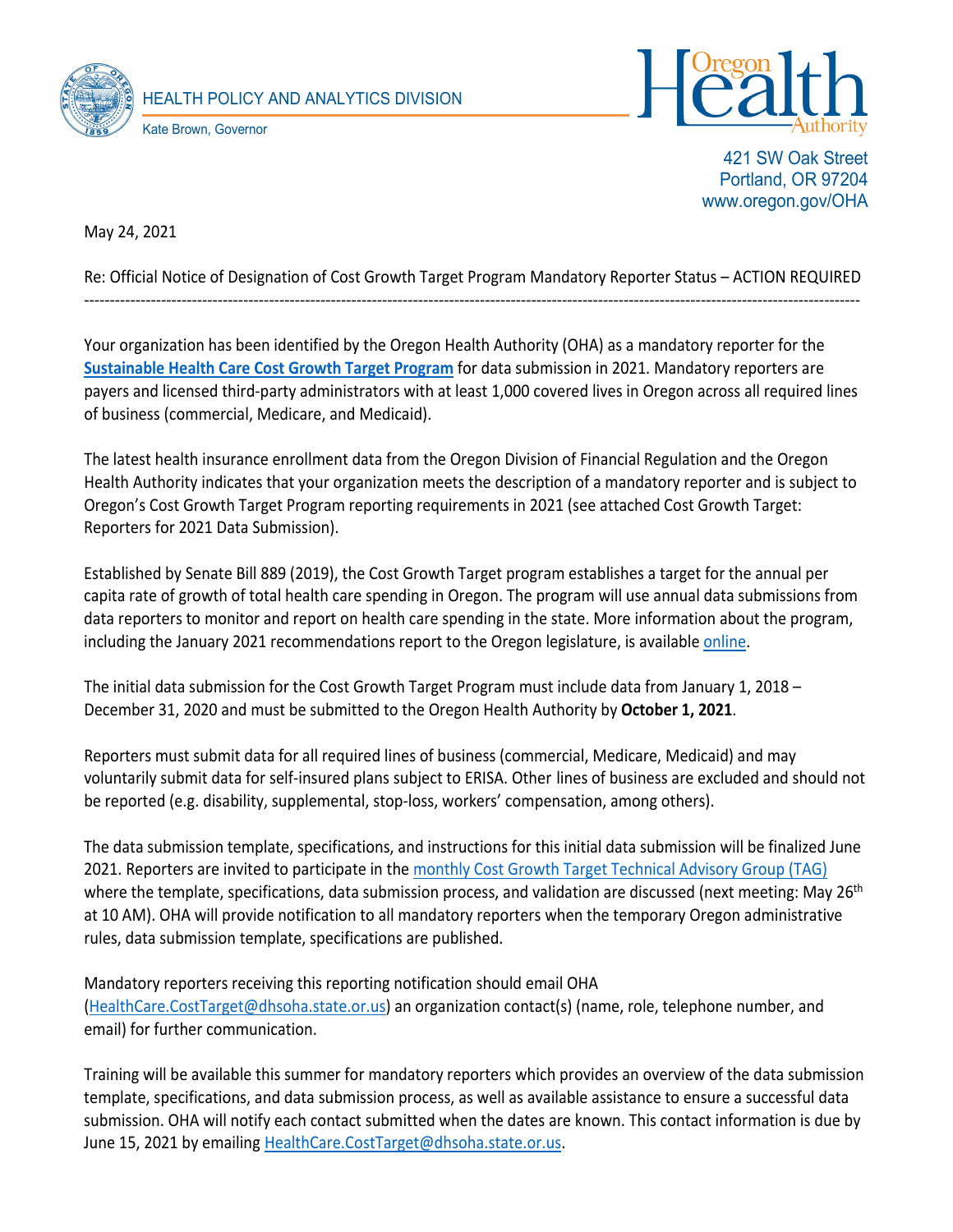If you believe your organization does not meet the criteria for mandatory reporter status in 2021, please contact the Cost Growth Target program in the next 30 days by email at [HealthCare.CostTarget@dhsoha.state.or.us](mailto:HealthCare.CostTarget@dhsoha.state.or.us) to discuss.

If you need more information on anything outlined in this letter, please contact the Cost Growth Target program by email at [HealthCare.CostTarget@dhsoha.state.or.us.](mailto:HealthCare.CostTarget@dhsoha.state.or.us)

Sincerely,

Sanale & Benther

Sarah Bartelmann, MPH Cost Growth Target Program Manager Oregon Health Authority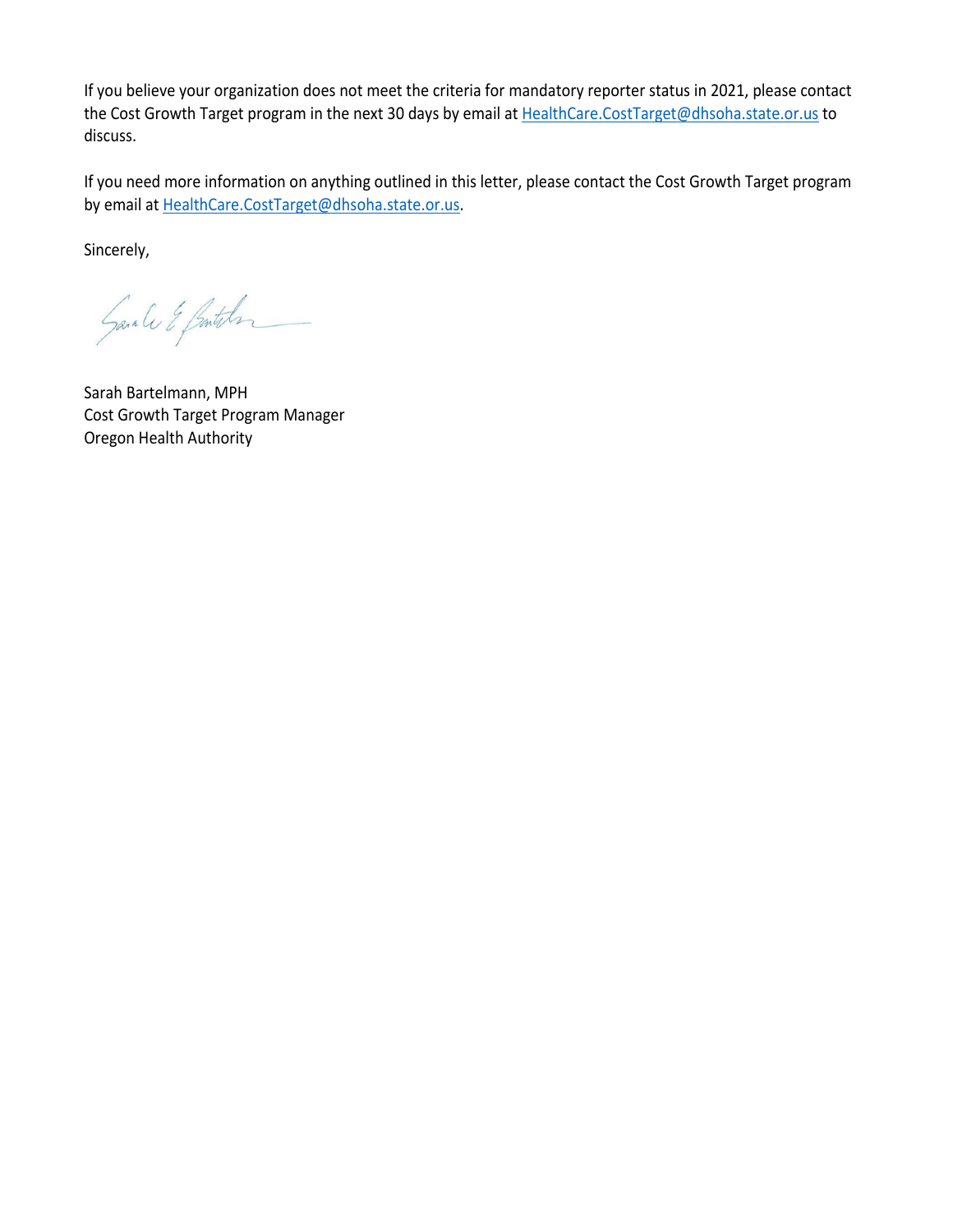## Cost Growth Target: Reporters for 2021 Data Submission

## **Mandatory Reporters**

*At least 1,000 members across all lines of business*

| Payer (company name)                                               | Commercial*              | Self-<br><b>Insured</b>  | <b>TRICARE</b><br>and other<br>federal | <b>Medicare</b><br>Advantage | <b>Medicare</b><br><b>HMO</b> | <b>Medicaid</b>          | <b>TOTAL</b> |
|--------------------------------------------------------------------|--------------------------|--------------------------|----------------------------------------|------------------------------|-------------------------------|--------------------------|--------------|
| <b>Advanced Health</b>                                             |                          | $\overline{\phantom{a}}$ |                                        | $\blacksquare$               | $\blacksquare$                | 22,213                   | 22,213       |
| AETNA LIFE INSURANCE COMPANY                                       | 18,106                   | 96,647                   | $\overline{a}$                         | 884                          | $\blacksquare$                |                          | 115,637      |
| ALLCARE HEALTH PLAN, INC.                                          |                          | $\blacksquare$           | $\overline{a}$                         | 3,946                        | $\blacksquare$                | 49,842                   | 53,788       |
| ATRIO HEALTH PLANS, INC.                                           | $\overline{\phantom{a}}$ | $\overline{\phantom{a}}$ | $\qquad \qquad -$                      | 19,195                       | $\overline{\phantom{a}}$      |                          | 19,195       |
| <b>BRIDGESPAN HEALTH COMPANY</b>                                   | 2,957                    | $\overline{\phantom{0}}$ | $\overline{\phantom{a}}$               |                              | $\qquad \qquad \blacksquare$  |                          | 2,957        |
| CareOregon: Columbia Pacific CCO                                   |                          | $\overline{\phantom{0}}$ | $\overline{a}$                         | $\overline{\phantom{a}}$     | $\overline{\phantom{a}}$      | 27,783                   | 27,783       |
| CareOregon: Jackson Care Connect                                   | $\overline{\phantom{a}}$ | $\overline{\phantom{a}}$ | $\overline{\phantom{m}}$               | $\overline{\phantom{a}}$     | $\overline{\phantom{a}}$      | 50,587                   | 50,587       |
| <b>Cascade Health Alliance</b>                                     |                          |                          | $\overline{\phantom{a}}$               |                              | $\overline{\phantom{a}}$      | 20,355                   | 20,355       |
| CIGNA HEALTH AND LIFE INSURANCE COMPANY                            | 16,369                   | 67,303                   | $\overline{\phantom{m}}$               | $\blacksquare$               | $\overline{\phantom{a}}$      |                          | 83,672       |
| FIRST HEALTH LIFE & HEALTH INSURANCE COMPANY                       |                          |                          |                                        | 3,266                        |                               |                          | 3,266        |
| HEALTH CARE SERVICE CORPORATION, A MUTUAL<br>LEGAL RESERVE COMPANY | 5,089                    | 42,027                   |                                        |                              |                               |                          | 47,116       |
| HEALTH NET HEALTH PLAN OF OREGON, INC.                             | 14,097                   | $\blacksquare$           | $\blacksquare$                         | 23,114                       | $\blacksquare$                | $\blacksquare$           | 37,211       |
| HEALTH NET LIFE INSURANCE COMPANY                                  |                          | $\overline{\phantom{a}}$ | $\overline{\phantom{a}}$               | 21,129                       | $\overline{\phantom{a}}$      | $\overline{a}$           | 21,129       |
| HEALTH PLAN OF CAREOREGON, INC.                                    |                          |                          | $\overline{a}$                         | 12,675                       | $\overline{\phantom{a}}$      |                          | 12,675       |
| Health Share of Oregon                                             | $\overline{\phantom{a}}$ | $\overline{a}$           |                                        | $\blacksquare$               | $\blacksquare$                | 348,494                  | 348,494      |
| HUMANA INSURANCE COMPANY                                           | 44                       | 25                       |                                        | 5,214                        | $\qquad \qquad \blacksquare$  |                          | 5,283        |
| HUMANA MEDICAL PLAN, INC.                                          | 16                       |                          | $\overline{\phantom{a}}$               | 6,581                        | $\overline{\phantom{0}}$      | $\overline{\phantom{a}}$ | 6,597        |
| KAISER FOUNDATION HEALTH PLAN OF THE                               | 335,310                  | $\overline{\phantom{0}}$ | 8,153                                  | 68,571                       | 4,847                         | $\overline{a}$           | 416,881      |
| <b>NORTHWEST</b>                                                   |                          |                          |                                        |                              |                               |                          |              |
| <b>Medicaid FFS</b>                                                | $\sim$                   | $\blacksquare$           | $\overline{\phantom{a}}$               | $\blacksquare$               | $\overline{\phantom{a}}$      | 103,883                  | 103,883      |
| MODA HEALTH PLAN, INC.                                             | 161,694                  | 73,139                   | $\overline{a}$                         | 9,561                        |                               | 55,425                   | 299,819      |
| PACIFICSOURCE COMMUNITY HEALTH PLANS                               |                          |                          | $\overline{\phantom{a}}$               | 1,120                        | 17,665                        | $\overline{a}$           | 18,785       |
| PACIFICSOURCE HEALTH PLANS                                         | 106,829                  | 45,044                   | $\overline{\phantom{a}}$               |                              | $\overline{a}$                |                          | 151,873      |
| PacificSource: Central CCO                                         |                          | $\overline{\phantom{0}}$ | $\overline{a}$                         | $\blacksquare$               | $\blacksquare$                | 55,179                   | 55,179       |
| PacificSource: Gorge CCO                                           | $\overline{\phantom{a}}$ | $\overline{\phantom{a}}$ | $\overline{\phantom{m}}$               | $\overline{\phantom{a}}$     | $\overline{\phantom{m}}$      | 13,149                   | 13,149       |